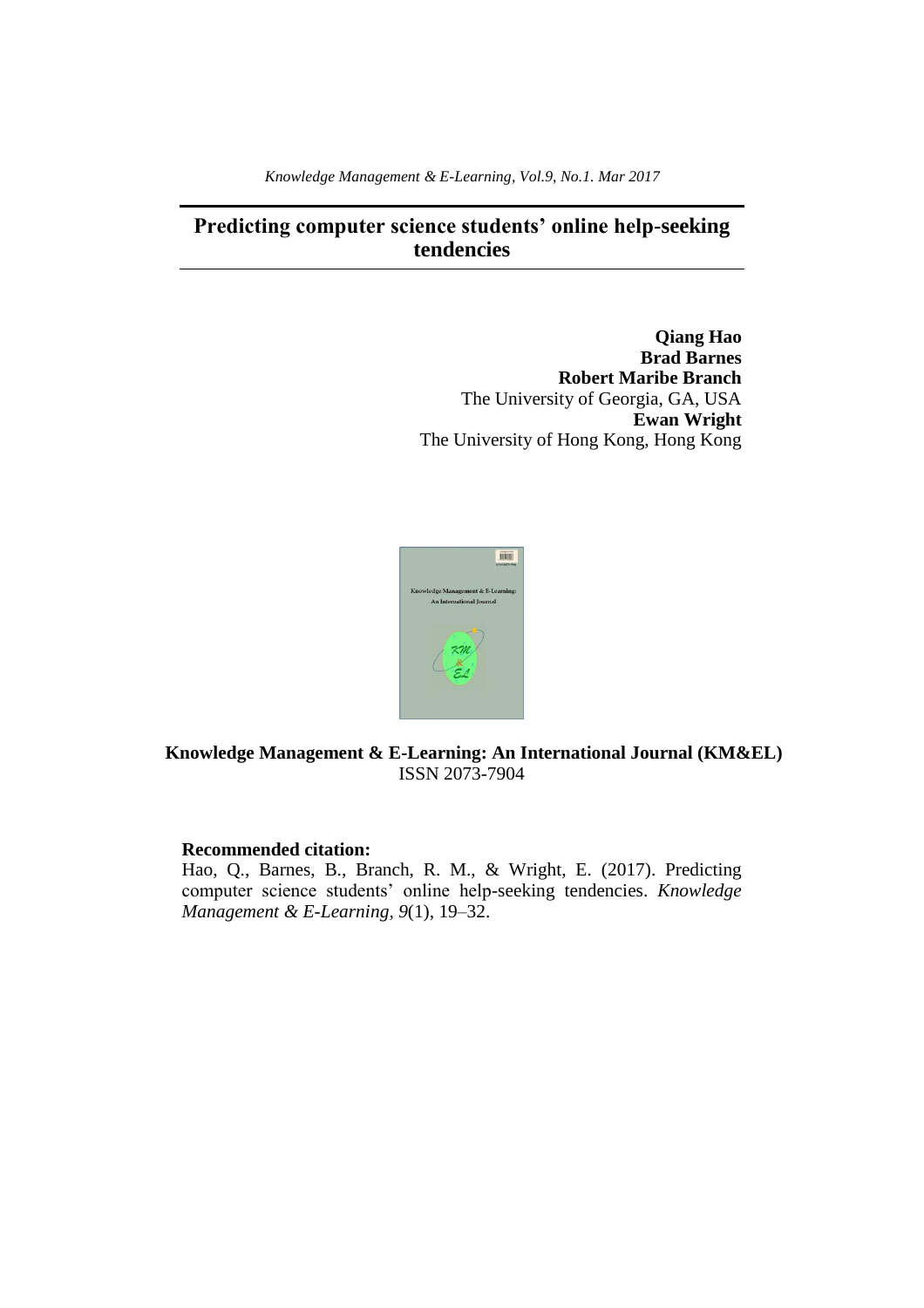# **Predicting computer science students' online help-seeking tendencies**

# Qiang Hao\*

Department of Career and Information Studies & Computer Science The University of Georgia, GA, USA E-mail: neohao@uga.edu

# Brad Barnes

Department of Computer Science The University of Georgia, GA, USA E-mail: bjb211@uga.edu

# Robert Maribe Branch

Department of Career and Information Studies The University of Georgia, GA, USA E-mail: rbranch@uga.edu

# Ewan Wright

Faculty of Education The University of Hong Kong, Hong Kong E-mail: etwright@hku.hk

\*Corresponding author

**Abstract:** This study investigated how computer science students seek help online in their learning and what factors predict their online help-seeking behaviors. Online help-seeking behaviors include online searching, asking teachers online for help, and asking peers online for help. 207 students from a large university in the southeastern United States participated in the study. It was revealed that computer science students tended to search online more frequently than ask people online for help. Five factors, including epistemological belief, interest, learning proficiency level, prior knowledge of the learning subject, and problem difficulty, were explored as potential predictors in this study. It was found that learning proficiency level and problem difficulty were significant predictors of three types of online helpseeking behaviors, and other factors influenced online help seeking to different extents. The study provides evidence to support that online searching should be considered as an integrated part of online help seeking, and gives guidelines for practice of facilitating online help seeking and future studies.

**Keywords:** Online help seeking; Online searching; Epistemological belief; Learning proficiency level

**Biographical notes**: Qiang Hao is engaged in research in both instructional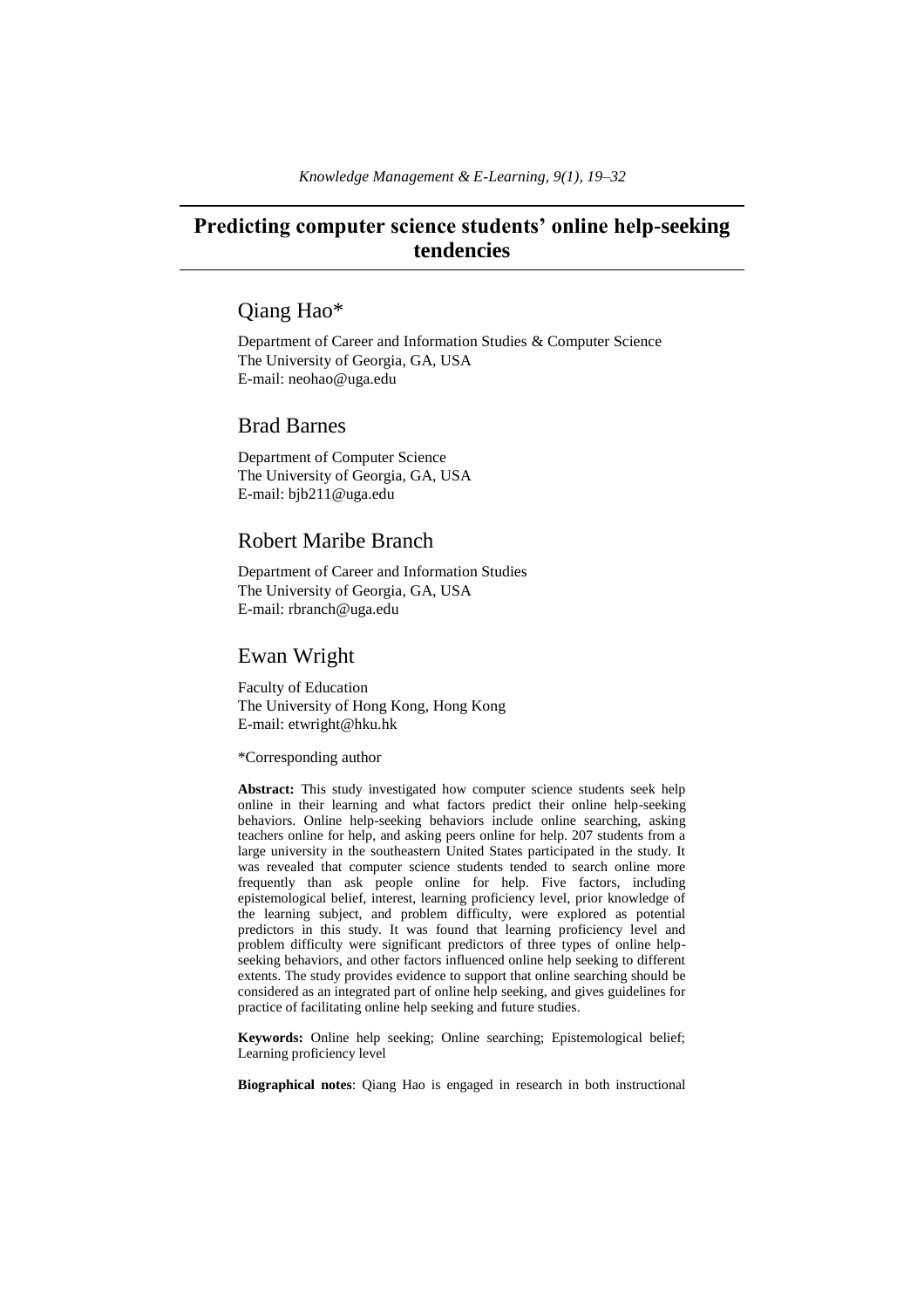technology and computer science at The University of Georgia. His research focus is on educational data mining and self-regulated learning.

Dr. Brad Barnes is the undergraduate coordinator of Computer Science at the University of Georgia. His research focuses include parallel and distributed computing, computer architecture, operating systems and computer science education.

Dr. Robert Maribe Branch is a Professor of Learning, Design, and Technology at the University of Georgia, and a Past President of the Association for Educational Communications and Technology. He authored the book Instructional Design: The ADDIE Approach, Survey of Instructional Development Models. His research focuses on visualizing complex conceptual relationships.

Ewan Wright is engaged in doctoral research in the Faculty of Education at The University of Hong Kong, where he holds the Hong Kong Postgraduate Fellowship. His research interests are based around the massification of higher education, inequalities within higher education, and transitions from higher education to employment.

#### **1. Introduction**

Help seeking is a cognitive skill which has become crucial for enabling college students to succeed in their studies. Notably, help seeking has been identified as an effective learning strategy and is associated with a capacity for self-regulated learning (Aleven, Stahl, Schworm, Fisher, & Wallace, 2003; Lee, 2007; Newman, 2000; Roll, Aleven, McLaren, & Koedinger, 2011). Nevertheless, there is evidence that college students often encounter significant barriers in help seeking in classroom settings. This may involve, for example, difficulties in identifying a relevant individual who could be supportive or hesitation in approaching potential helpers due to anxiety or a lack of self-confidence (Karabenick, 2003; Kozanitis, Desbiens, & Chouinard, 2007; Ryan & Shin, 2011).

As web technology continues to play an increasingly more important role in learning and teaching, students may not need to face such challenges when seeking help. Instead, students can rely on online resources for information and help. For instance, communication with experts online or the utilization of search engines is arguably less intimidating than face-to-face interactions (Kumrow, 2007). As a result, students seeking online assistance may have fewer concerns about being labeled as incompetent by teachers or fellow students (Cheng & Tsai, 2011; Kumrow, 2007; Karabenick, 2003). Nevertheless, web technology also poses new and emerging challenges for help seeking. As an example, given a wrong or ambiguous query, search engines are likely to only return irrelevant and useless information.

Reflecting these concerns, research into how to best support students in seeking help online has become imperative in the context of the increasing reliance on the Internet in learning. A better understanding of the factors that influence online helpseeking behaviors is essential for an effective facilitation strategy. In response, this study investigated the primary factors that predict online help seeking of college students studying computer science, given the completeness of online reference manuals and abundance of open educational resources in this field (Dichev & Dicheva, 2012). The factors examined in this study include problem difficulty, epistemological belief, interest,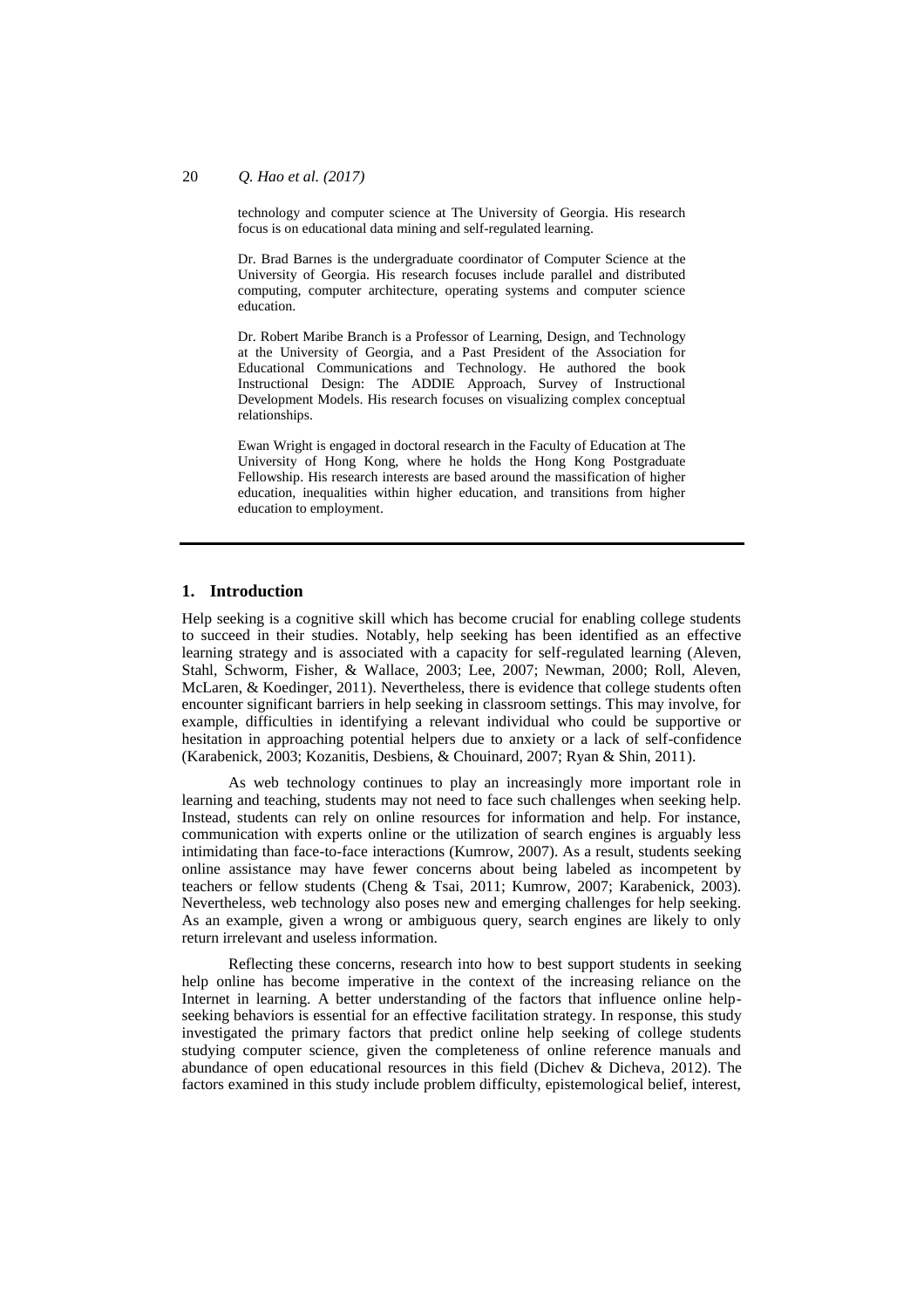learning proficiency level, and prior knowledge of the subject. The results of this study will inform policy makers, educators, and researchers in better understanding college students' online help-seeking behaviors.

## **2. Literature review**

#### *2.1. Online help seeking*

Help seeking is a cognitive skill and refers to a set of actions including realizing the need for help, identifying goals and problems, and forming questions to solicit help (Aleven, McLaren, Roll, & Koedinger, 2006; Newman, 2008). Online help seeking specifically refers to help seeking facilitated by online tools, such as search engines, emails or discussion boards.

Online help seeking has a number of advantages during instructional situations. Firstly, interacting with people online or with search engines is less self-esteem threatening for many students (Karabenick, 2003; Kumrow, 2007). Secondly, given the proper query, search engines can immediately return thousands of relevant answers from experts around the world, which makes just-in-time learning possible (Schmidt-Jones, 2012). In addition, democratic voting systems on discussion boards can help learners identify the most accurate and relevant answers more easily (Boronenko & Alexandrov, 2009). Nevertheless, online help seeking also poses new and significant challenges. Distant communication with other users online can be prone to misunderstandings. Also, search engines have limited capability in helping learners modify and improve their questions. Students often struggle to locate relevant information if improper queries are provided to the search engines.

Online help seeking differs by the nature of helpers, be they human beings or machines, and the relationship between helpers and help seekers, such as students versus teachers (Cheng & Tsai, 2011; Le Bigot, Jamet, & Rouet, 2004; Puustinen & Rouet, 2009). Cheng and Tsai (2011) identified three types of online help-seeking behaviors based on the differences in the nature of helpers and the relationship between helpers and help seekers:

- 1. Asking human experts, like teachers, for help online
- 2. Asking peers online for help
- 3. Online searching, namely searching for relevant information through search engines

Though help seeking has been studied extensively in classroom settings, research on online help seeking is still very thin on the ground (Vighnarajah, Wong, & Abu Bakar, 2009; Cheng, Liang, & Tsai, 2013). This represents a major gap in the literature given the potential advantages and challenges of online help seeking. Indeed, there is a pressing need for educators to understand how to help students acquire online help-seeking skills more effectively. To this end, a thorough understanding of the predictive factors of online help seeking is essential for the design and implementation of successful instructional strategies.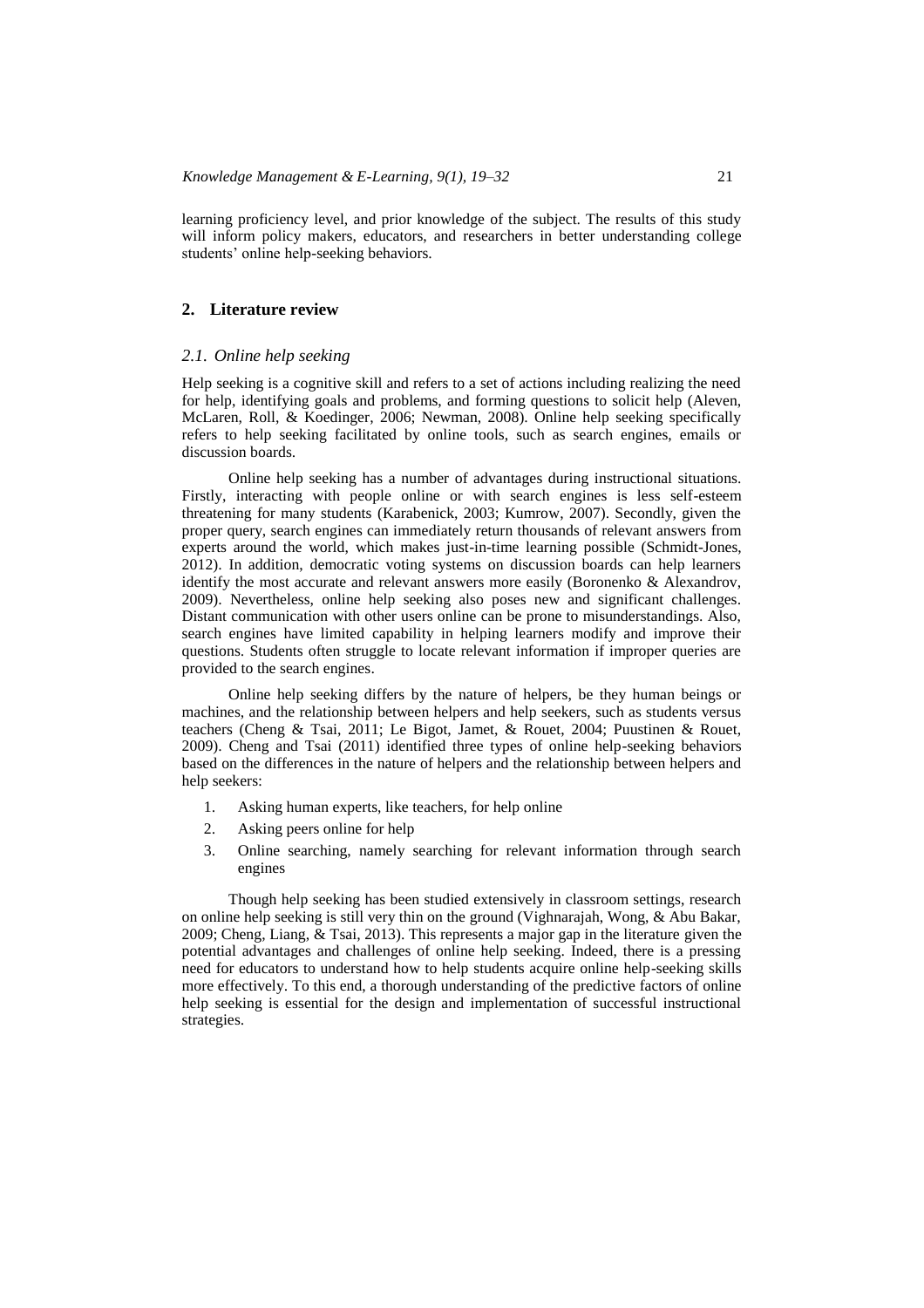#### *2.2. Factors influencing online help seeking*

The factors examined in this study include four individual factors and one contextual factor. The four individual factors are 1) epistemological belief, 2) interest, 3) learning proficiency level, and 4) prior knowledge of the subject. The contextual factor is problem difficulty.

First, epistemological belief refers to individuals' beliefs about the nature of knowledge and knowing. More specifically, beliefs about knowledge are beliefs about certainty of knowledge and structure of knowledge (Hofer, 2000; Muis, 2007), while, beliefs about knowing refer to beliefs about source of knowledge and justification for knowing (Strømsø & Bråten, 2010; Hofer, 2004; Karabenick & Moosa, 2005). This study focused on exploring whether beliefs about sources of knowledge could predict the choices of college students about online help-seeking approaches. Cheng and Tsai (2011), Muis and Franco (2009), and Strømsø and Bråten (2010) indicated that beliefs about the source of knowledge are likely to be related to students' choices of help-seeking approaches. Lee, Chiu, Liang, and Tsai (2014) found that students, who tended to ask for help from teachers, believed that knowledge was transmitted from external authorities, while students who tended to ask their peers or search for relevant information believed that knowledge from different sources should be evaluated and compared.

Second, interest refers to learners' interests in the topic of a course. Students with weaker interests often have fewer incentives to learn, so they may focus only on satisfying performance requirement of the course, and prefer more certain answers from teachers to their questions (Beal, Qu, & Lee, 2008). Students with stronger interests can be motivated to spend more time on learning and often achieve superior learning outcomes. As a result, they may prefer searching online to retrieve abundant relevant information rather than relying on asking other people (Boscolo & Mason, 2003; Schiefele, 1996). That is to say, stronger interests may motivate students to search online rather than asking others for help online.

Third, learning proficiency level refers to the general aptitude and experience of a student, which usually represent the learning duration in a field. Students with little or no learning experience in a field are deemed as novice learners, while students with rich learning experience within a field of study are deemed to be expert learners. Prior research has identified that novice learners are more easily deterred by complex problems, more dependent on authorities, and less effective in deciding on whether or when to seek help (Kitsantas & Zimmerman, 2002; Yang & Taylor, 2013). Expert learners, in contrast to novice learners, may have better self-regulation and well-developed help-seeking strategies (Wirth & Leutner, 2008; Zimmerman, 2008). Moreover, expert learners may also have more experience and skills in soliciting relevant information through online searching (Karlsson et al., 2012). Therefore, novice learners may tend to depend on asking people online, while expert learners may use a combination strategy of online searching and asking people online to maximize their learning.

Fourth, different from learning proficiency level, prior knowledge of the learning subject refers specifically to learners' prior knowledge of the current learning and teaching content of a course. Students with less prior knowledge may need more time to process information and to form questions and queries (Bartholomè, Stahl, Pieschl, & Bromme, 2006; Byström & Hansen, 2005; Li & Belkin, 2010). Search engines are limited in helping an individual modify and improve their queries, so students may fail to solicit relevant information from online searching if they use wrong queries (Puustinen  $\&$ Rouet, 2009). In contrast, human experts can fully adapt to students' problems or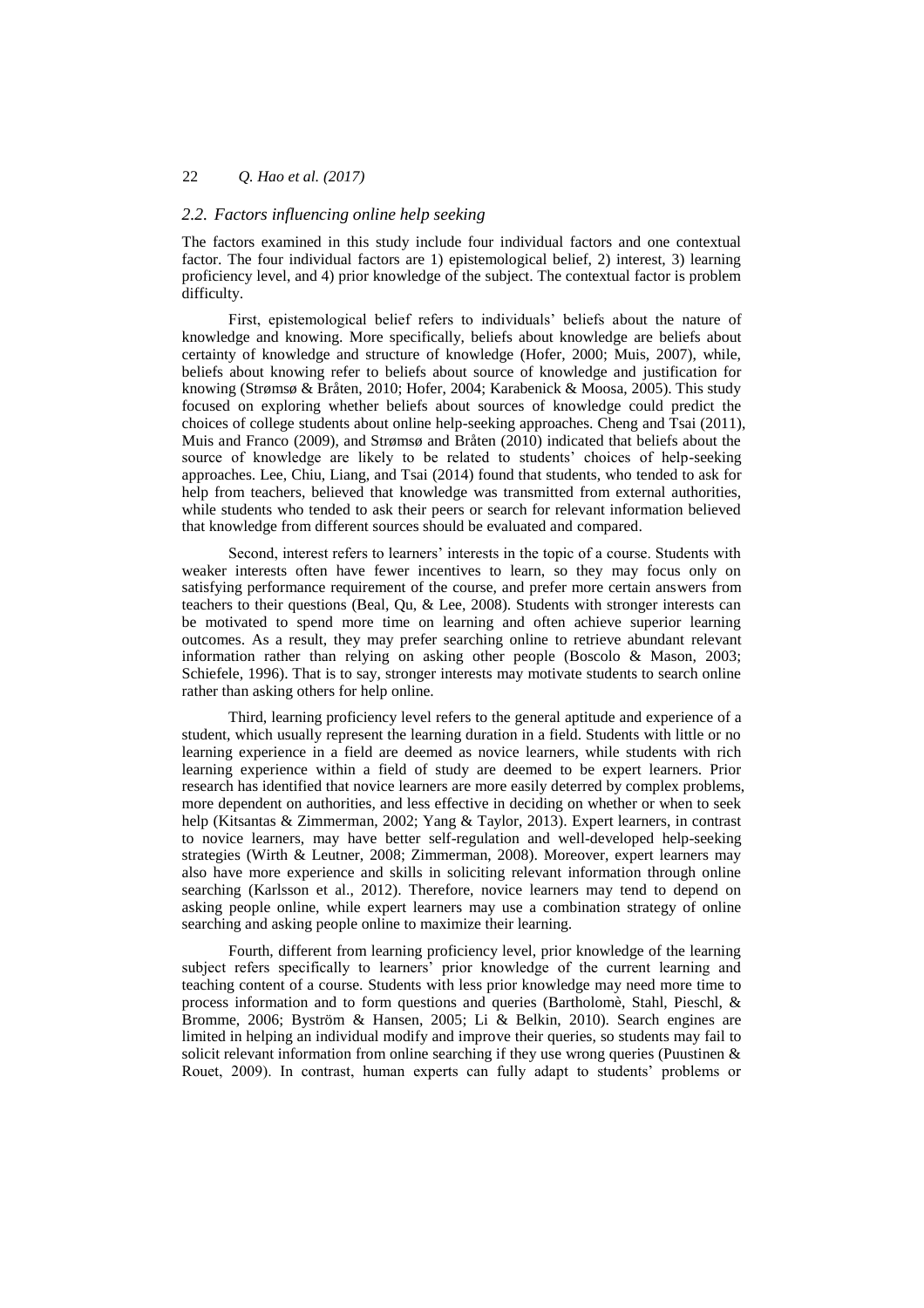questions and provide relevant answers. Therefore, students with less prior knowledge are expected to ask help from others online rather than use search engines.

Problem difficulty is the contextual factor examined in this study. Problem difficulty is attributed to 1) problem scale and 2) attainment level of knowledge (Jonassen & Hung, 2008). Problem scale refers to the number of embedded sub-problems (Jonassen & Hung, 2008; Kotovsky, Hays, & Simon, 1985). Attainment level of knowledge refers to the difficulty of the concepts that must be applied to problem solving (Kotovsky et al., 1985). Bigger problem scales and higher levels of knowledge attainment are associated with more difficult problems. The implication is that students may become more dependent on information provided by experts rather than trying to find their own solutions when facing a difficult problem (Li & Belkin, 2010). As a result, students may prefer asking teachers online for help, rather than asking peers or online searching when facing difficult problems.

#### **3. Research questions**

The research questions that guided this study were:

- 1. How do computer science students seek help online?
- 2. How is computer science students' academic performance related to their online help seeking?
- 3. How do epistemological belief, interest, learning proficiency level, prior knowledge of the learning subject, and problem difficulty predict computer science students' online help seeking in terms of online searching, asking teachers online for help, and asking peers online for help?

## **4. Research design**

#### *4.1. Participants*

Two groups of 219 computer science students from a large research university  $($  > 75% of all current undergraduate computer science students) in the southeastern United States were invited to participate in this study. One group included 169 students enrolled in two same entry-level courses of computer science taught by the same teacher. The other group was comprised of 50 students who enrolled in an advanced course of computer science. The latter group had completed at least 4 different prerequisite courses in computer science prior to the current course. The former group of students were identified as novice learners, while the latter group of students were identified as expert students.

#### *4.2. Survey design*

A survey developed by the authors was used to measure participants' frequency of online help-seeking behaviors regarding four proposed factors (epistemological belief, interest, prior knowledge of the learning subject, and problem difficulty). The fifth factor, learning proficiency level, identified which group participants belong to. The survey had 13 questions divided into 2 sections. The first section had questions measuring the frequency of students' online help-seeking activities. The second section had questions measuring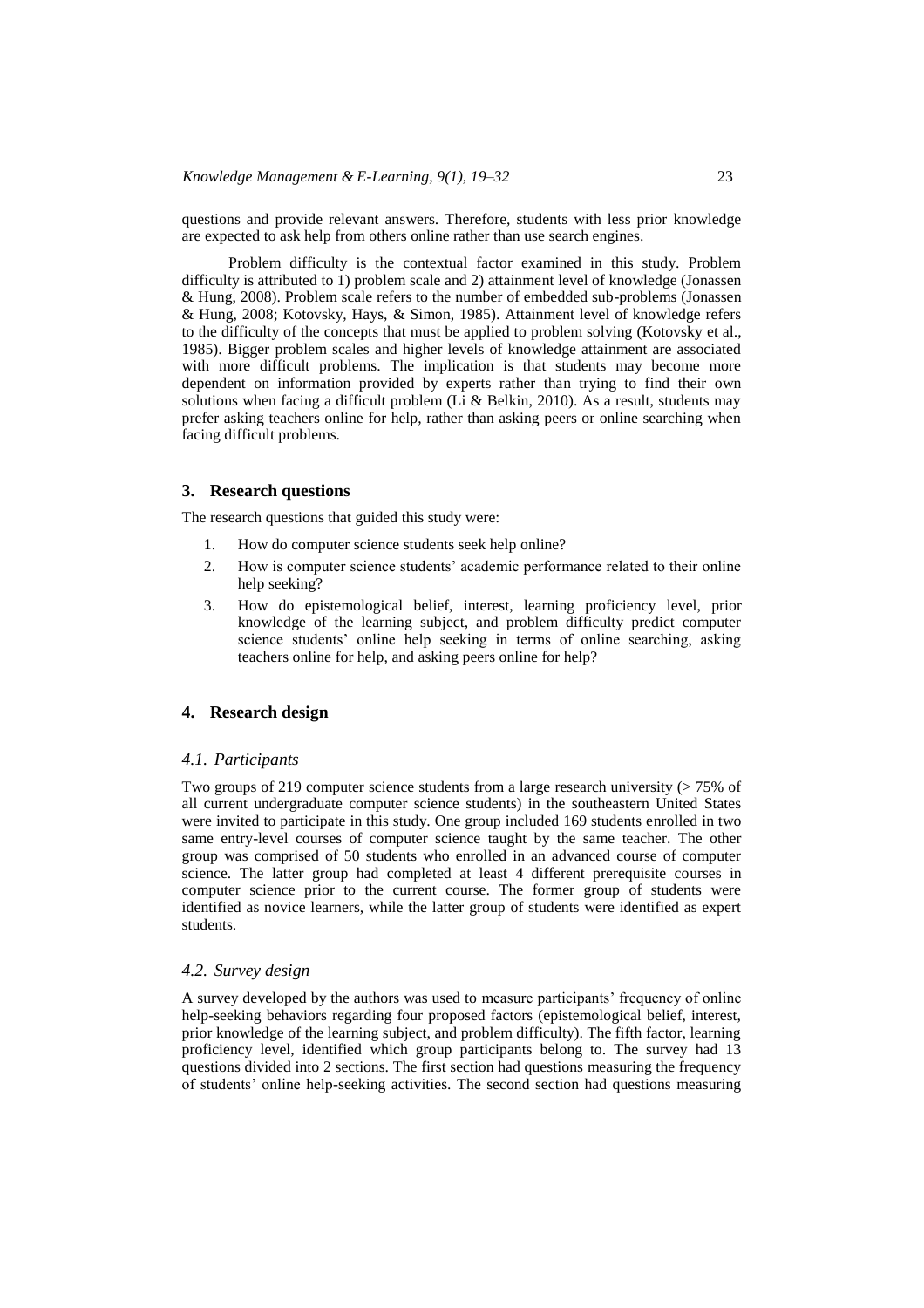the four potential factors influencing online help seeking, and each factor was measured by two or three questions. All questions adopted a four point Likert-scale format (see Appendix I).

The survey was distributed to all students online by the end of their semester. 207 students (166 novice students and 41 expert students) chose to participate in the study and completed the survey. Participants' final scores of the courses they enrolled in were collected from instructors after the semester.

#### *4.3. Data analysis*

Descriptive data analysis and t-tests were applied to answer the first research question "How do computer science students seek help online". Kendall rank correlation analysis was conducted to answer the second research question "How is computer science students' academic performance related to their online help seeking". Explorative factor analysis was conducted to confirm the validity and reliability of the survey used in this study. After that, multiple regression was used to answer the third question "How do epistemological belief, interest, learning proficiency level, prior knowledge of the learning subject, and problem difficulty predict computer science students' online help seeking in terms of online searching, asking teachers online for help, and asking peers online for help".

## *4.3.1. Factor analysis of survey on online help seeking: Validity and reliability*

An exploratory factor analysis was conducted on the 10 survey questions measuring the proposed four factors with oblique rotation (varimax). The Kaiser-Meyer-Olkin (KMO) measure verified the sampling adequacy for the analysis KMO = .65. The overall reliability  $\alpha$  is .69. Four factors with eigenvalues over Kaiser's criterion 1 emerged, and explained 52.56% of the variance in total (Table 1).

#### **Table 1**

Exploratory factor analysis on 10 questions on online help seeking

|                                    |          | Pattern matrix  |                        |                    |
|------------------------------------|----------|-----------------|------------------------|--------------------|
| Item                               | Interest | Prior Knowledge | Epistemological belief | Problem difficulty |
| 1. LearnLike                       | .83      |                 |                        |                    |
| 2. LearnWill                       | .76      |                 |                        |                    |
| 3. Course Will                     | .66      |                 |                        |                    |
| 4. PriorKnow                       |          | .99             |                        |                    |
| 5. PriorExp                        |          | .66             |                        |                    |
| 6. DifIncAsk                       |          |                 |                        | .85                |
| 7. DifIncSearch                    |          |                 |                        | .46                |
| 8. SelfLearnPerc                   |          |                 | .52                    |                    |
| 9. SelfLearnLike                   |          |                 | .82                    |                    |
| 10. ClassLearnDis                  |          |                 | .49                    |                    |
| Reliability Coefficient $(\alpha)$ | .78      | .79             | .61                    | .61                |

*Note. Overall α= .69, total variance explained=56.25%.*

*LearnLike: Interests in course content; LearnWill: Willingness to master course content; CourseWill: Willingness to take such an elective course; PriorKnow: Prior knowledge; PriorExp: Prior learning experience; DifIncAsk: Willingness to ask for help online when difficulty increases; DifIncSearch: Willingness to search online when difficulty increases; SelfLearnPerc: Perception of self-learning; SelfLearnLike: Preference of self-learning; ClassLearnDis: Dislike of classroom learning*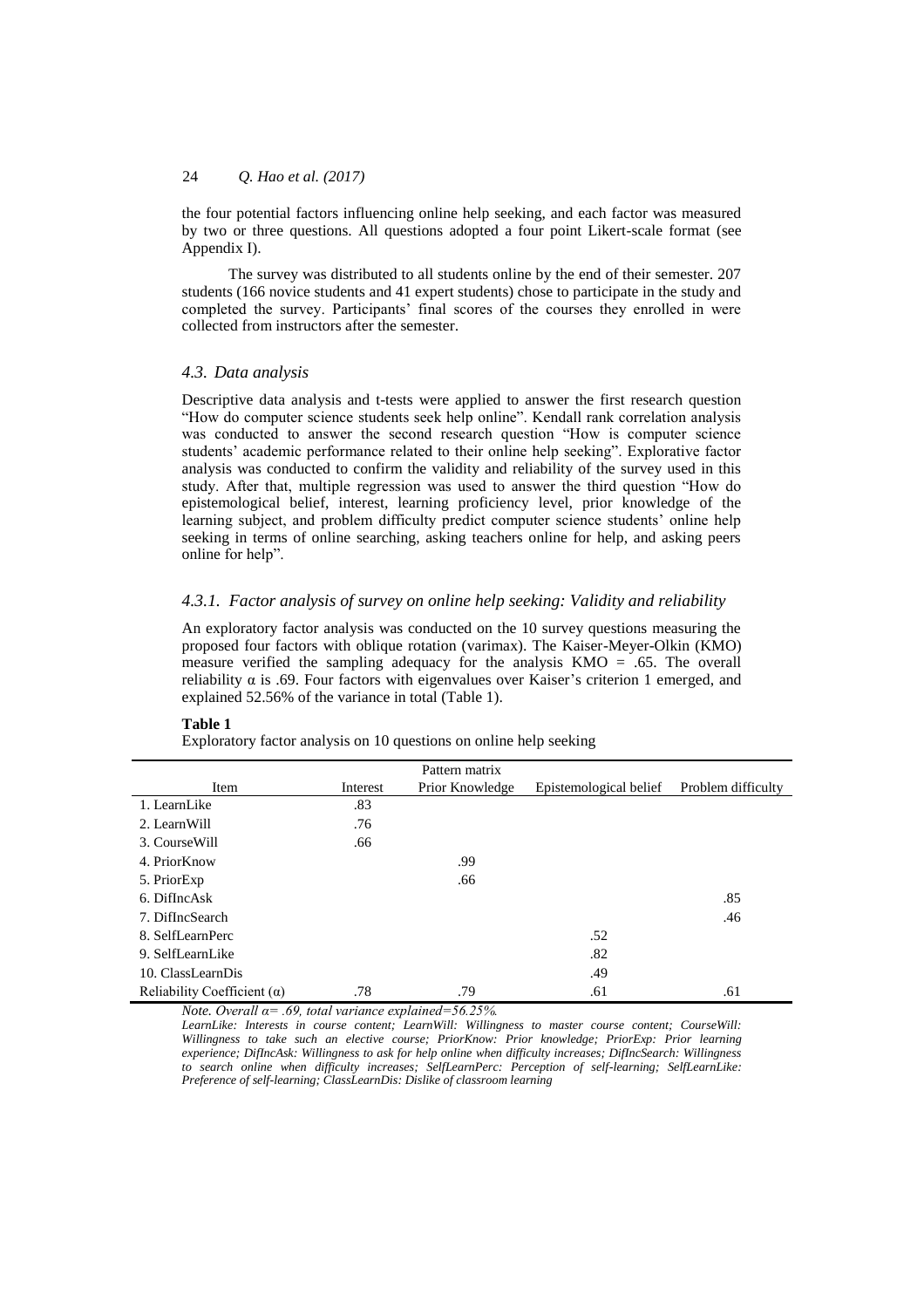#### **5. Results**

#### *5.1. How do computer science students seek help online?*

Data from 207 participants were used for analysis. Descriptive summaries of how students seek help online are presented in Table 2.

#### **Table 2**

Descriptive analysis of online help seeking

|                                    | Novice students |           |      | <b>Expert students</b> |      | Total     |  |
|------------------------------------|-----------------|-----------|------|------------------------|------|-----------|--|
|                                    | Mean            | <b>SD</b> | Mean | <b>SD</b>              | Mean | <b>SD</b> |  |
| Online searching                   | 2.88            | 0.82      | 3.46 | 0.78                   | 3.00 | 0.84      |  |
| Asking teachers<br>online for help | 2.02            | 0.80      | 2.29 | 0.81                   | 2.07 | 0.81      |  |
| Asking peers<br>online for help    | 2.53            | 0.91      | 2.90 | 0.77                   | 2.60 | 0.89      |  |

A t-test was applied to explore the difference in online help seeking between the novice students and the expert students. The result indicated that a significant difference existed in online searching  $[t (205) = -4.11, p < .01]$  and asking peers online for help  $[t]$  $(205) = -2.42$ ,  $p < .05$ ]. No statistically significant difference was found in asking teachers online for help between the novice students and the expert students.

Permutation tests were used to examine the differences among three online helpseeking behaviors of all students. The result indicated that students searched online [Mean (total) = 3.00] more frequently than asked peers online for help [Mean (total) = 2.60] (Difference between Means = .39,  $p < .01$ ), and asked peers online for help significantly more frequently than asked teachers for help online [Mean (total) =  $2.07$ ] (Difference between Means = .53,  $p < .01$ ).

# *5.2. How is computer science students' academic performance related to their online help seeking?*

A Kendall rank correlation analysis was applied to explore the relationship between academic performance and online help-seeking behavior. Students' grades were transformed into Z-scores to represent their academic performance because the measurements, such as assignments and exams, were different for two groups of students. The result suggested that students with better academic performance tended to seek help more frequently by online searching (τ = .22, p < .01), asking peers online for help (τ = .13, p < .05) and asking teachers online for help ( $\tau$  = .12, p < .05).

# *5.3. To what extent can the proposed factors predict computer science students' three types of online help seeking?*

Multiple regression was conducted to explore the predictive power of the proposed factors, such as epistemological belief, interest, learning proficiency level, prior knowledge of the learning subject, and problem difficulty, on three types of online help-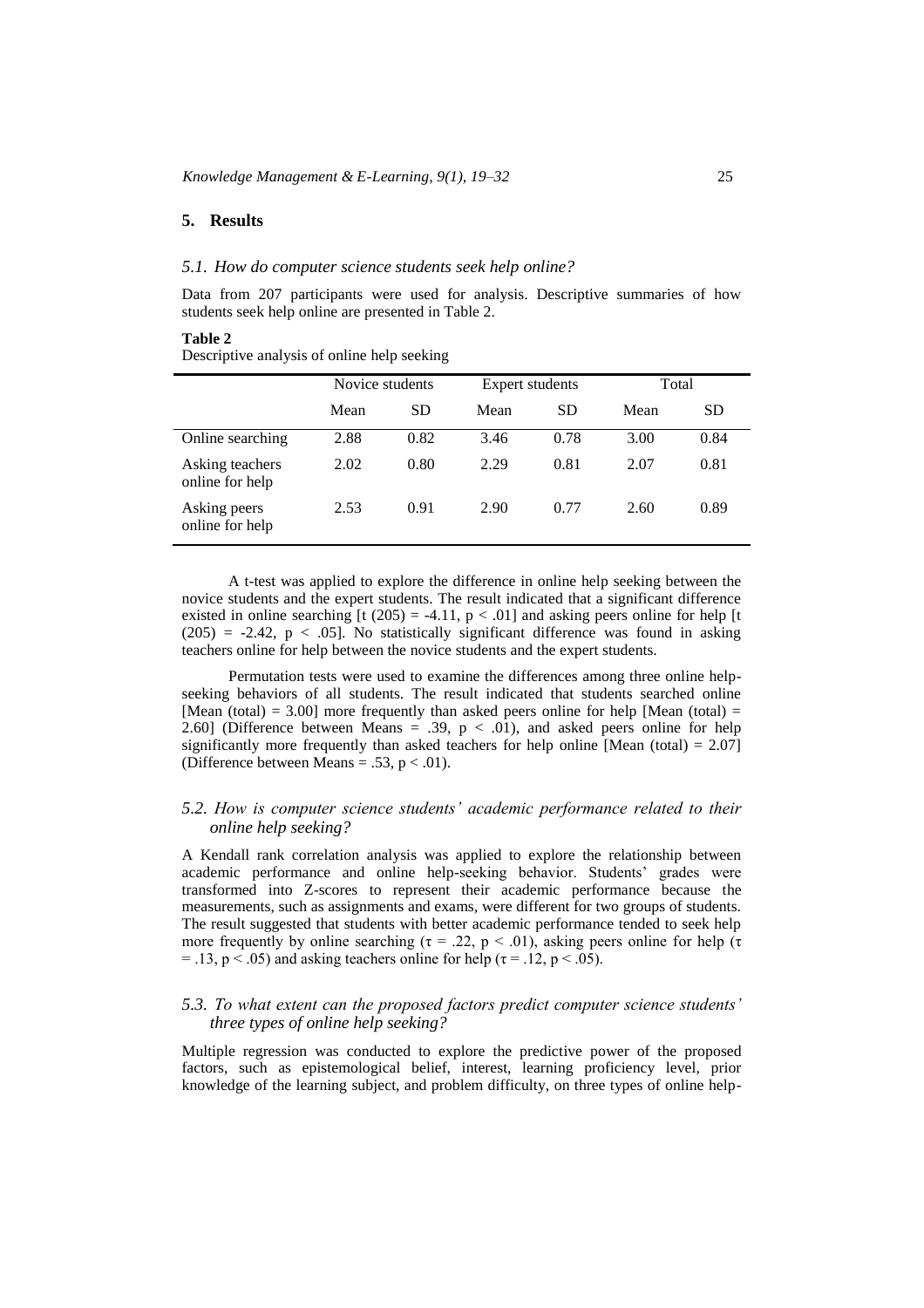seeking behaviors respectively. Factor scores generated in explorative factor analysis were used as the independent variables for the factors as epistemological belief, interest, prior knowledge of the learning subject, and problem difficulty.

Three prediction models were constructed on online searching, asking teachers online for help and asking peers online for help. Multicollinearity diagnostics and cross validation were conducted on each model. The Variance Inflation Factor of all the predictors was smaller than 2.5 in each model.

In the model of online searching, 26.9% of variance ( $R^2 = .269$ ,  $p < .00$ ) of the dependent variables were accounted for in total. Learning proficiency level ( $t = 3.97$ , p  $<$  0.00), epistemological belief (t = 5.93, p  $<$  0.00) and problem difficulty (t = 3.84, p  $<$  0.00) were significant predictors (Table 3).

#### **Table 3**

Multiple regression analysis on online searching

|                                                                                                                                | $\mathbb{R}^2$ | $R^2_{\text{adi}}$ | ΔF    |          |         |
|--------------------------------------------------------------------------------------------------------------------------------|----------------|--------------------|-------|----------|---------|
| Online searching                                                                                                               | .269           | .251               | 14.82 |          |         |
| Learning proficiency level                                                                                                     |                |                    |       | $25***$  | 3.97    |
| Interest                                                                                                                       |                |                    |       | $-.04$   | $-0.70$ |
| Prior knowledge of the learning subject                                                                                        |                |                    |       | $-.01$   | $-0.10$ |
| Epistemological belief                                                                                                         |                |                    |       | $.36***$ | 5.93    |
| Problem difficulty                                                                                                             |                |                    |       | $23***$  | 3.84    |
| $\mathbf{v}$ $\mathbf{v}$ $\mathbf{v}$ $\mathbf{v}$ $\mathbf{v}$<br>$\sim$ $\sim$ $\sim$<br>$\bigcap_{i=1}^n$<br>$0.01$ $0.01$ |                |                    |       |          |         |

*Note. \* p < .05; \*\* p < 0.01; \*\*\* p < .001*

In the model of asking teachers online for help, 6.3% of variance ( $\mathbb{R}^2 = .063$ , p < .05) of the dependent variables were accounted for in total. The only significant predictor was problem difficulty ( $t = 2.64$ ,  $p < .05$ ) (Table 4).

#### **Table 4**

Multiple regression analysis on asking teachers online for help

|                                         | $\mathbb{R}^2$ | $R^2_{\text{adj}}$ | ΔF   | ß      |         |
|-----------------------------------------|----------------|--------------------|------|--------|---------|
| Asking teachers for help online         | .063           | .04                | 2.72 |        |         |
| Learning proficiency level              |                |                    |      | .13    | 1.91    |
| Interest                                |                |                    |      | $-.01$ | $-0.15$ |
| Prior knowledge of the learning subject |                |                    |      | .06    | 0.87    |
| Epistemological belief                  |                |                    |      | $-.10$ | $-1.52$ |
| Problem difficulty                      |                |                    |      | $.18*$ | 2.64    |
|                                         |                |                    |      |        |         |

*Note. \* p < .05; \*\* p < 0.01; \*\*\* p < .001*

In the model of asking peers online for help, 21.9% of variance  $(R^2 = .219, p$  $<$  .00) of the dependent variables were accounted for in total. Interest (t = -3.99, p  $<$  .00) and problem difficulty ( $t = 5.28$ ,  $p < .00$ ) were significant predictors (Table 5).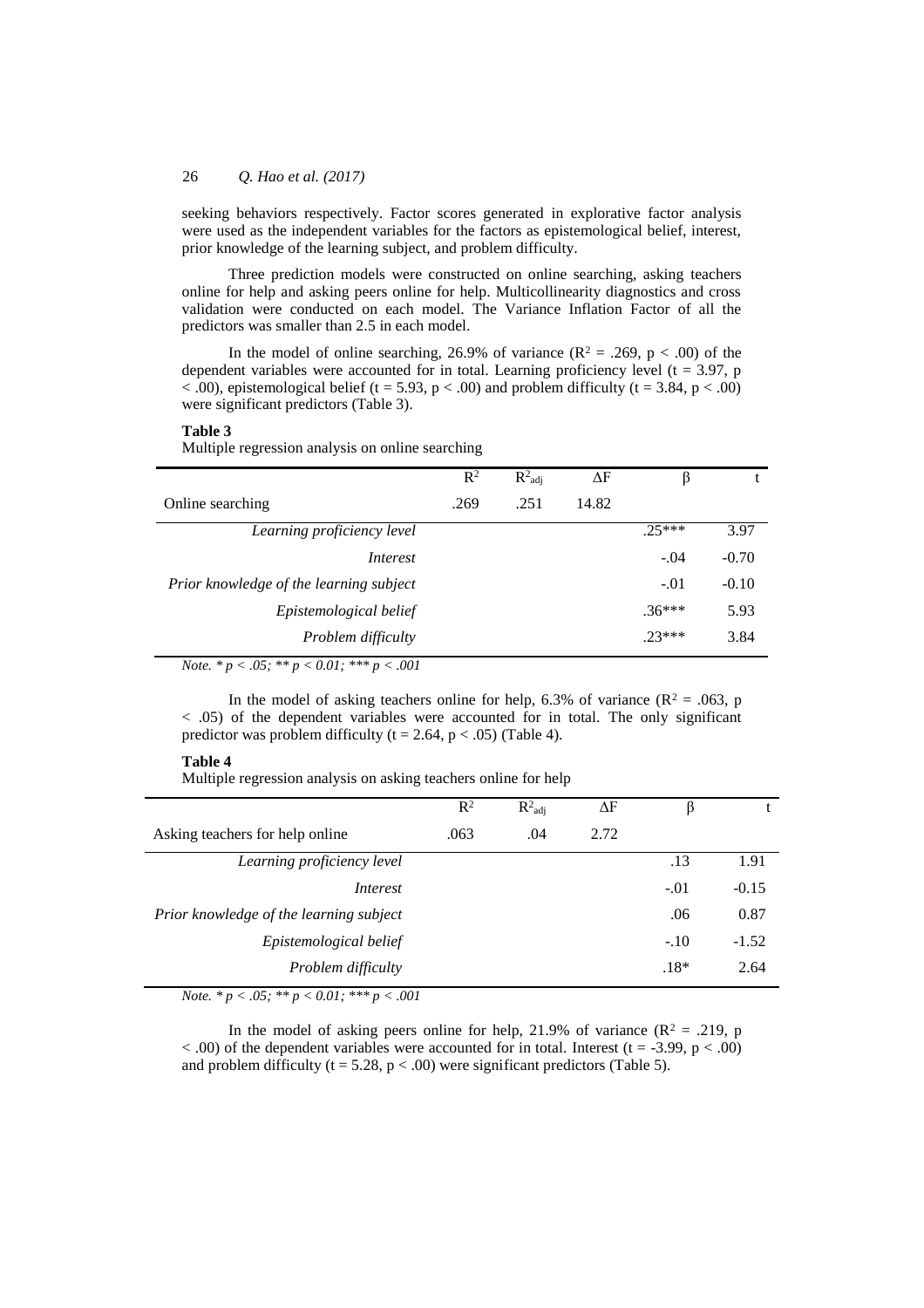| Multiple regression analysis on asking peers online for help |                |                      |       |          |         |
|--------------------------------------------------------------|----------------|----------------------|-------|----------|---------|
|                                                              | $\mathbb{R}^2$ | $R^2$ <sub>adj</sub> | ΔF    | ß        |         |
| Asking peers online for help                                 | .219           | .20                  | 11.30 |          |         |
| Learning proficiency level                                   |                |                      |       | $.12*$   | 1.86    |
| Interest                                                     |                |                      |       | $-25***$ | $-3.99$ |
| Prior knowledge of the learning subject                      |                |                      |       | .09      | 1.38    |
| Epistemological belief                                       |                | .10                  | 1.56  |          |         |
| Problem difficulty                                           |                |                      |       | $.33***$ | 5.28    |
| <i>Note.</i> * $p < .05$ ; * * $p < 0.01$ ; * * * $p < .001$ |                |                      |       |          |         |

#### **6. Discussion**

**Table 5**

#### *6.1. How do computer science students seek help online?*

This study contributes to the literature of help seeking by a) demonstrating that online searching should be considered as an integrated part of online help seeking, and b) discovering the difference of online help-seeking behaviors between novice and expert students.

Help seeking was defined narrowly in most prior studies. In particular, only seeking social assistance was counted as help seeking, while online searching was deemed as a topic that should be addressed by other academic fields (Zimmerman & Pons, 1986). Although Puustinen and Rouet (2009) and Cheng and Tsai (2011) called for the emergence of seeking social assistance and information, they did not provide evidence supporting such a claim. The findings of this study showed that students tended to search online more frequently than asking people for help online, which provides fine-grained evidence supporting that online searching should be considered as an integrated part of online help seeking.

This study also found that expert students tended to search online significantly more frequently than their novice counterparts. One possibility is that some novice learners were not fully aware of the potential benefits of online searching and asking people online for help. The other possibility is that novice learners had difficulties in forming the right questions or search terms that needed to be applied when using these two help-seeking approaches. This finding indicated that developing novice learners' awareness of different help-seeking approaches or deliberate training on their question phrasing might be necessary.

# *6.2. How is computer science students' academic performance related to their online help seeking?*

The findings of this study expanded the discussion regarding the relationship between students' academic performance and help seeking. Students' academic performance was found to be positively correlated with all types of all online help seeking. Although this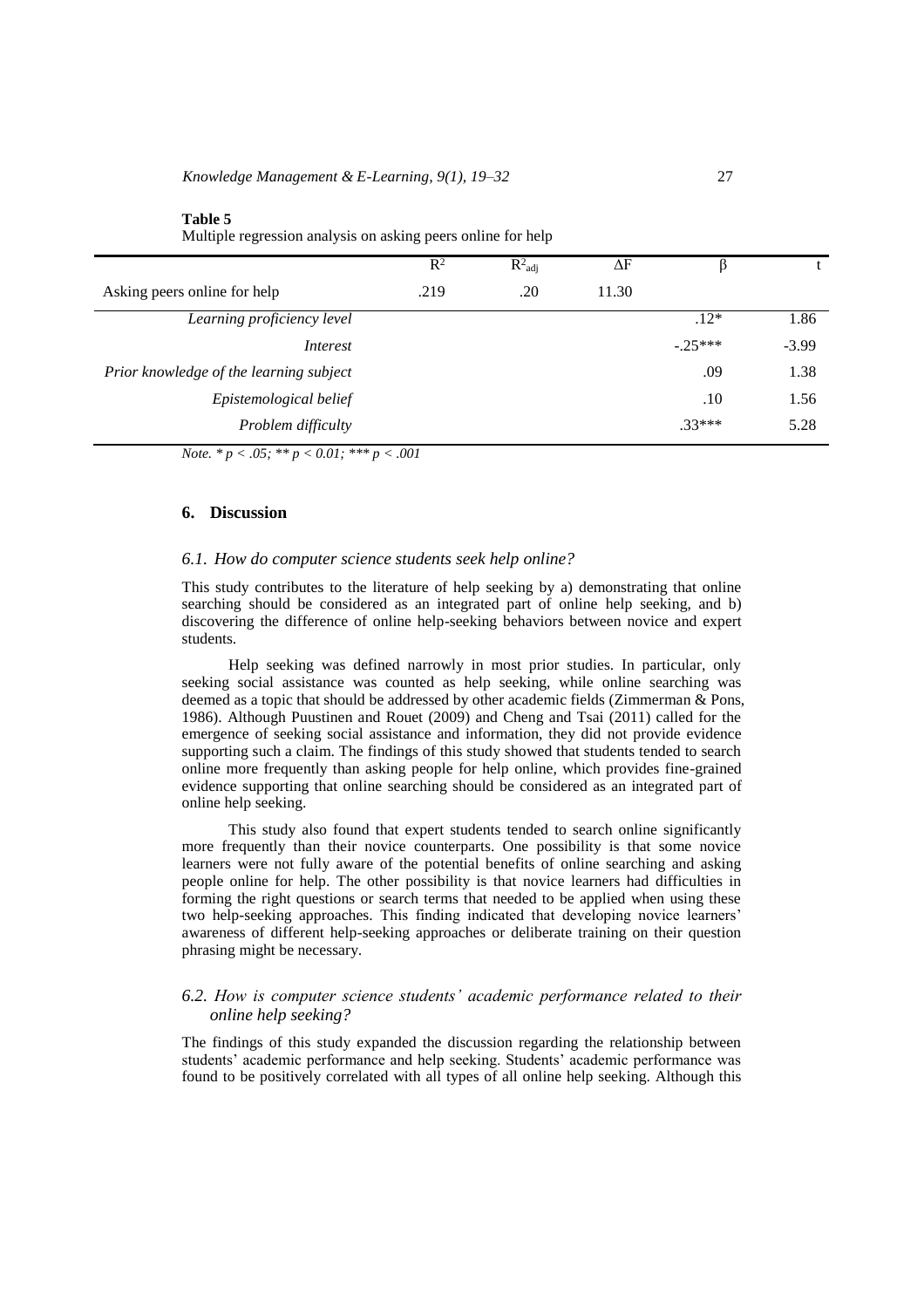finding was congruent with the findings of Kumrow (2007) and Mäkitalo-Siegl and Fischer's (2011), their studies did not consider online searching as a help-seeking approach. Online searching had the strongest correlation with academic performance, which indicated that online searching, as a help-seeking approach, might need more attention from educators. Skills to solicit relevant information from search engines can provide students with more opportunities for just-in-time learning, but also may require additional training.

# *6.3. To what extent can the proposed factors predict computer science students' three types of online help seeking?*

To encourage students to fully take advantage of online help seeking is becoming increasingly urgent, as student-teacher ratio keeps growing. The findings on predictors of online help seeking of this study shed light on this question by providing guidelines for practice and future studies.

Firstly, deliberate instruction is necessary to develop students' awareness of using online searching for help seeking. Epistemological belief was found one of the most powerful predictors for online searching, which indicated that the acceptance of independent learning as a knowledge source is important for students to take advantage of online searching in problem solving.

Secondly, asking teachers online for help may not be well aligned with online searching and asking peers online for help. The proposed factors, including epistemological belief, interest, learning proficiency level, prior knowledge of the learning subject, and problem difficulty, have strong predictive power on online searching and asking peers online for help, but relatively weak predictive power on asking teachers online for help. This finding indicated that online searching and asking peers online for help shared some similarities, but they differed considerably from asking teachers online for help. Given that students also reported that they searched online and asked peers for help online more frequently, future research may give more focus to online searching and asking peers online for help.

Lastly, more fine-grained evidences regarding differences between novice and expert learners on online help-seeking behaviors are critical in answering the question how to encourage students to seek help online. Learning proficiency level was found a significant predictor for all three types of online help seeking. Expert learners tended to use all different types of online help-seeking approaches, especially online searching, more frequently than novice learners when encountering difficulties. A possible reason for the difference may be rooted in differences in their problem solving process. Novice learners might have difficulties in breaking down problems into smaller pieces, and therefore are less able to express the problem as a question for peers or a query for search engines. Future studies can focus on the more fine-grained difference in online help seeking between novice and expert learners.

#### **7. Limitations**

All participants of this study came from the same university due to resource limits. Therefore, whether the findings of this study can be generalized needs further examination in future studies. Stratified sampling on a larger sample could be adopted in future studies.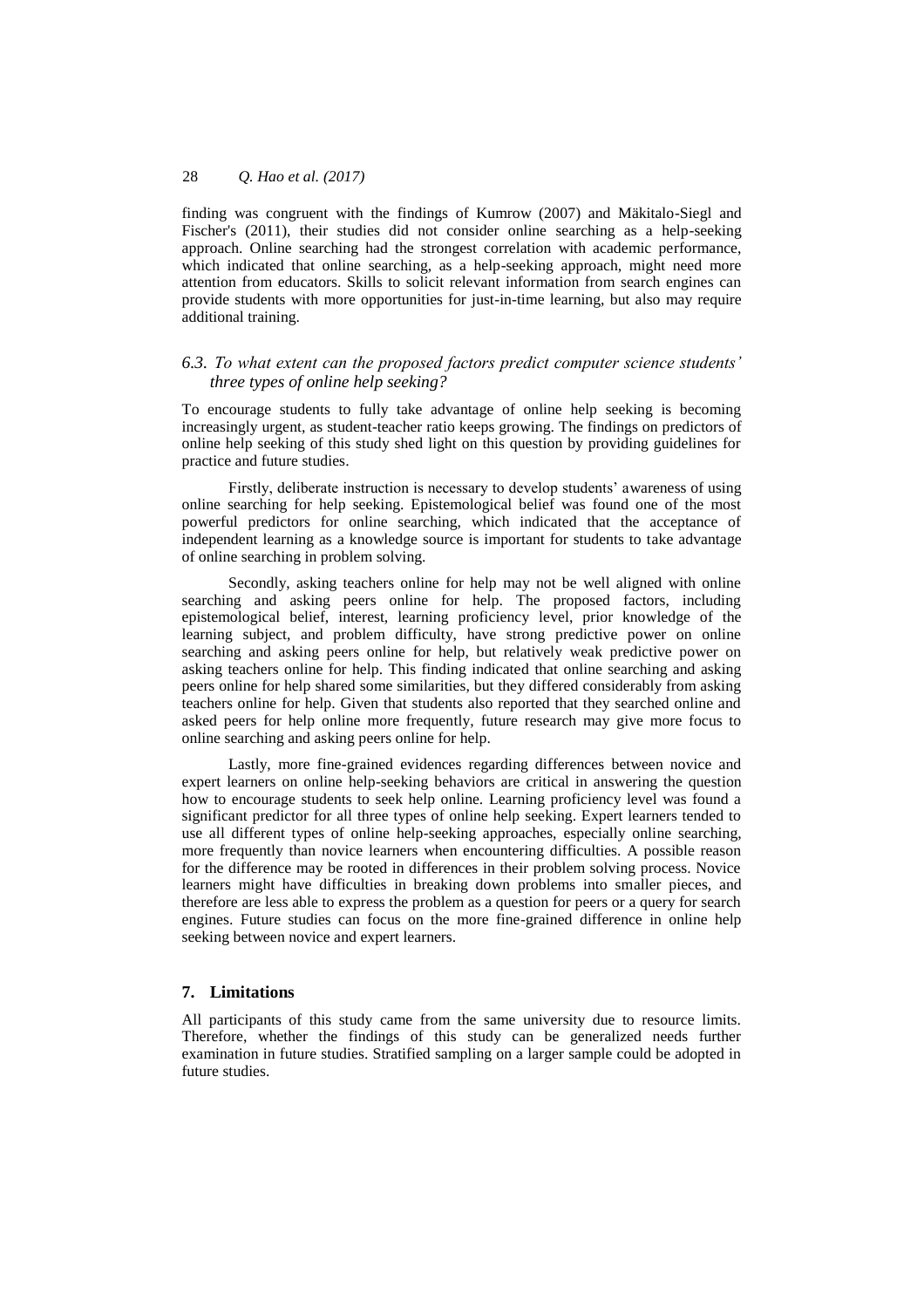Survey was the only tool used in this study to explore students' online helpseeking behaviors, so the realism level might be negatively affected because participants were not studied in the context where they sought help online in their learning. Future studies may consider measuring students' online help seeking using other options, such as tracking students' online interaction in authentic learning environments.

#### **8. Concluding remarks**

Online help-seeking skills are essential in order for students to take full advantage of online resources in the learning process. Accordingly, it is crucial to gain a better understanding about how students can be supported in developing the skills and competences to engage in online help seeking most effectively. This research sought to respond to this issue by shedding light on the factors that affect online help-seeking behaviors among college students studying computer science.

The findings reinforce the notion that online searching should be considered as an integrated part of online help seeking and also identified a relationship among online help seeking, learning proficiency and academic performance. In particular, the research found that students with higher learning proficiency or better academic performance were more inclined to search online, and asked peers online for help more frequently than lower performing students.

In addition, the five proposed factors, including learners' interest, prior knowledge, epistemological belief, learning proficiency and problem difficulty, influenced online help seeking to various extents. The implications of these findings are significant and can be used as guidance for the design and implementation of strategies to facilitate online help seeking among students. In particular, based on our research, we wish to note that deliberate instruction is required to better support novice learners in engaging in independent learning through using open education resources, devising relevant questions and forming queries in online searches.

#### **References**

- Aleven, V., Stahl, E., Schworm, S., Fischer F., & Wallace, R. (2003). Help seeking and help design in interactive learning environments. *Review of Educational Research, 73*(3), 277–320.
- Aleven, V., Mclaren, B., Roll, I., & Koedinger, K. (2006). Toward meta-cognitive tutoring: A model of help seeking with a cognitive tutor. *International Journal of Artificial Intelligence in Education, 16*(2), 101–128.
- Bartholomè, T., Stahl, E., Pieschl, S., & Bromme, R. (2006). What matters in helpseeking? A study of help effectiveness and learner-related factors. *Computers in Human Behavior*, 22, 113–129.
- Beal, C. R., Qu, L., & Lee, H. (2008). Mathematics motivation and achievement as predictors of high school students' guessing and help‐seeking with instructional software. *Journal of Computer Assisted Learning, 24*(6), 507–514.
- Boronenko, O., & Alexandrov, V. (2009). Next generation e-learning based on grid technologies and Web 2.0. In *Proceedings of the ICL conference* (pp. 1019–1035).
- Boscolo, P., & Mason, L. (2003). Topic knowledge, text coherence, and interest: How they interact in learning from instructional texts. *The Journal of Experimental Education, 71*(2), 126–148.

Byström, K., & Hansen, P. (2005). Conceptual framework for task in information studies.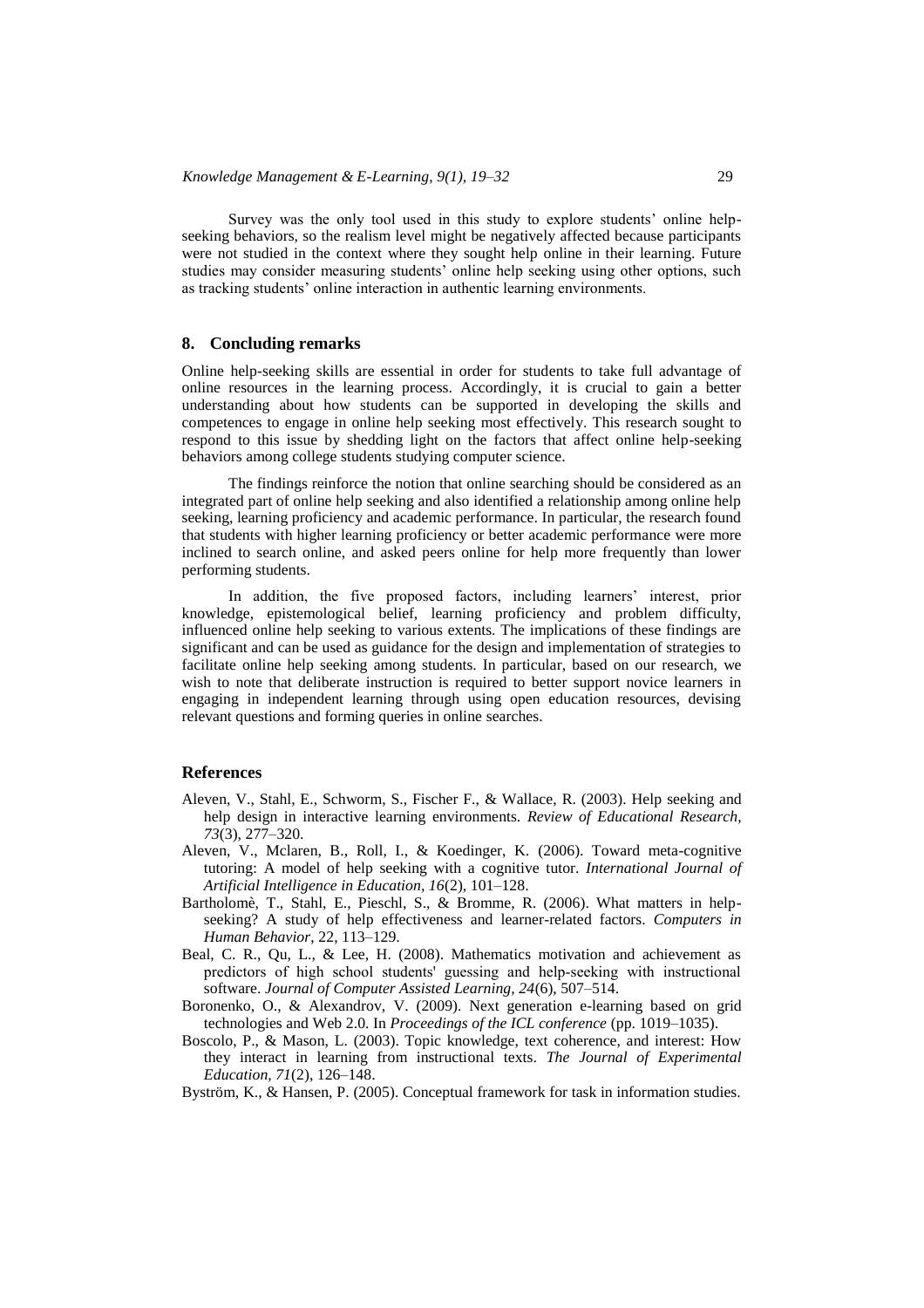*Journal of the American Society for Information Science and Technology, 56*(10), 1050–1061.

- Cheng, K. H., Liang, J. C., & Tsai, C. C. (2013). University students' online academic help seeking: The role of self-regulation and information commitments. *The Internet and Higher Education, 16*, 70–77.
- Cheng, K. H., & Tsai, C. C. (2011). An investigation of Taiwan University students' perceptions of online academic help seeking, and their web-based learning selfefficacy. *The Internet and Higher Education, 14*(3), 150–157.
- Dichev, C., & Dicheva, D. (2012). Open educational resources in computer science teaching. In *Proceedings of the 43rd ACM technical symposium on Computer Science Education* (pp. 619–624). ACM.
- Hofer, B. K. (2000). Dimensionality and disciplinary differences in personal epistemology. *Contemporary Educational Psychology, 25*(4), 378–405.
- Hofer, B. K. (2004). Epistemological understanding as a metacognitive process: Thinking aloud during online searching. *Educational Psychologist, 39*(1), 43–55.
- Jonassen, D. H., & Hung, W. (2008). All problems are not equal: Implications for problem-based learning. *Interdisciplinary Journal of Problem-Based Learning, 2*(2): 4.
- Karabenick, S. A. (2003). Seeking help in large college classes: A person-centered approach. *Contemporary Educational Psychology, 28*(1), 37–58.
- Karabenick, S. A., & Moosa, S. (2005). Culture and personal epistemology: US and Middle Eastern students' beliefs about scientific knowledge and knowing. *Social Psychology of Education, 8*(4), 375–393.
- Karlsson, L., Koivula, L., Ruokonen, I., Kajaani, P., Antikainen, L., & Ruismäki, H. (2012). From novice to expert: Information seeking processes of university students and researchers. *Procedia-Social and Behavioral Sciences, 45*, 577–587.
- Kitsantas, A., & Zimmerman, B. J. (2002). Comparing self-regulatory processes among novice, non-expert, and expert volleyball players: A microanalytic study. *Journal of Applied Sport Psychology, 14*(2), 91–105.
- Kotovsky, K., Hays, J. R., & Simon, H. A. (1985). Why are some problems hard: Evidence from Tower of Hanoi. *Cognitive Psychology, 17*(2), 248–294.
- Kozanitis, A., Desbiens, J. F., & Chouinard, R. (2007). Perception of teacher support and reaction toward questioning: Its relation to instrumental help-seeking and motivation to learn. *International Journal of Teaching and Learning in Higher Education, 19*(3), 238–250.
- Kumrow, D. E. (2007). Evidence-based strategies of graduate students to achieve success in a hybrid Web-based course. *Journal of Nursing Education, 46*(3), 140–145.
- Le Bigot, L., Jamet, E., & Rouet, J. F. (2004). Searching information with a natural language dialogue system: a comparison of spoken vs. written modalities. *Applied ergonomics, 35*(6), 557–564.
- Lee, C. J. (2007). Academic help seeking: Theory and strategies for nursing faculty. *Journal of Nursing Education, 46*(10), 468–475.
- Lee, W. C., Chiu, Y. L., Liang, J. C. & Tsai, C. C. (2014). Exploring the structural relationships between high school students' internet-specific epistemic beliefs and their utilization of online academic help seeking. *Computers in Human Behavior, 36*, 391–400.
- Li, Y., & Belkin, N. J. (2010). An exploration of the relationships between work task and interactive information search behavior. *Journal of the American Society for Information Science and Technology, 61*(9), 1771–1789.
- Mäkitalo-Siegl, K., & Fischer, F. (2011). Stretching the limits in help-seeking research: Theoretical, methodological, and technological advances. *Learning and Instruction, 21*(2), 243–246.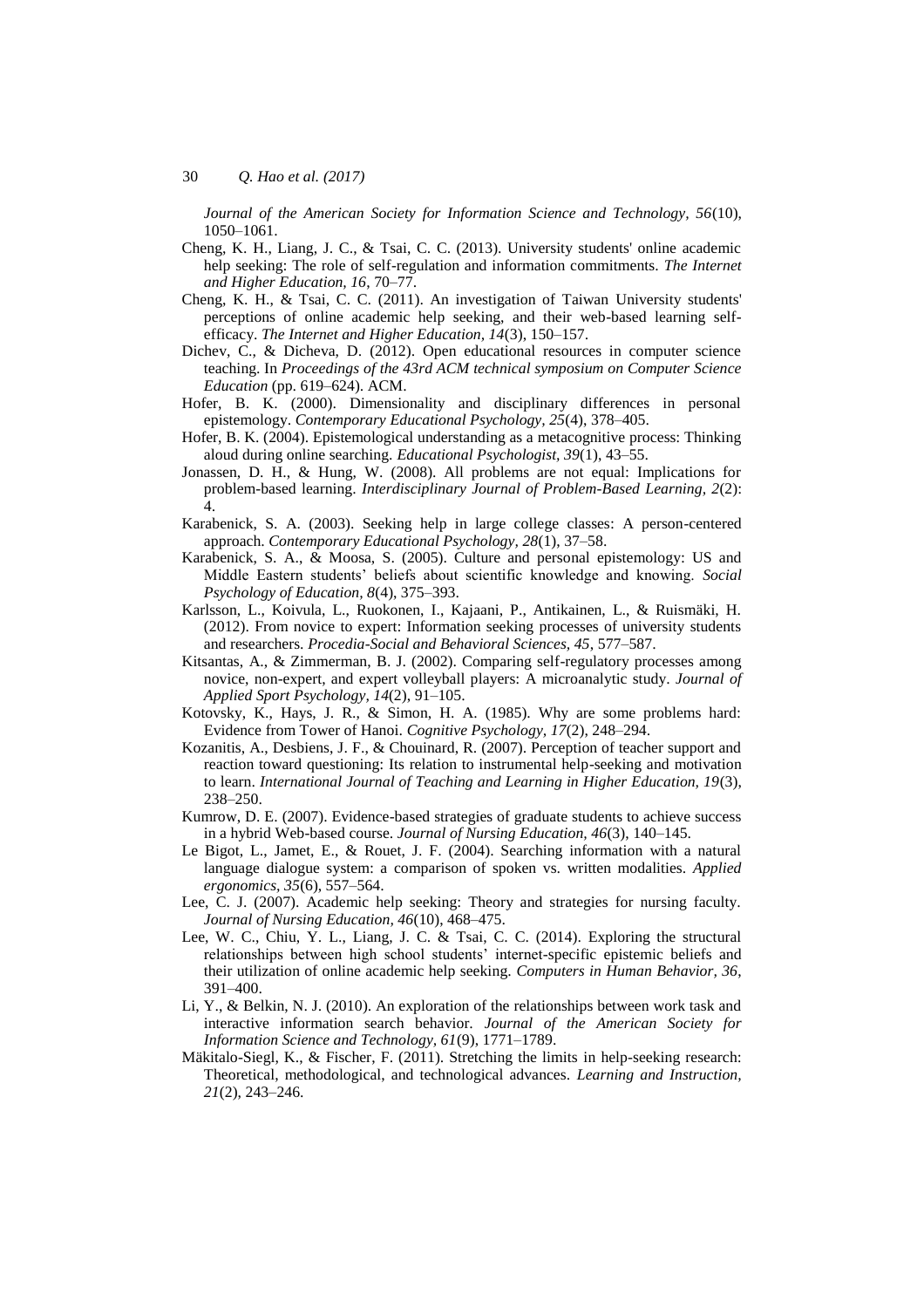- Muis, K. R. (2007). The role of epistemic beliefs in self-regulated learning. *Educational Psychologist, 42*(3), 173–190.
- Muis, K. R., & Franco, G. M. (2009). Epistemic beliefs: Setting the standards for selfregulated learning. *Contemporary Educational Psychology, 34*(4), 306–318.
- Newman, R. S. (2000). Social influences on the development of children's adaptive help seeking: The role of parents, teachers, and peers. *Developmental Review, 20*(3), 350– 404.
- Newman, R. S. (2008). The motivational role of adaptive help seeking in self-regulated learning. In D. H. Schunk, & B. J. Zimmerman (Eds.), *Motivation and Self-Regulated Learning: Theory, Research, and Applications* (pp. 315–337). New York, NY: Erlbaum.
- Puustinen, M., & Rouet, J. F. (2009). Learning with new technologies: Help seeking and information searching revisited. *Computers & Education, 53*(4), 1014–1019.
- Roll, I., Aleven, V., McLaren, B. M., & Koedinger, K. R. (2011). Improving students' help-seeking skills using metacognitive feedback in an intelligent tutoring system. *Learning and Instruction, 21*(2), 267–280.
- Ryan, A. M., & Shin, H. (2011). Help-seeking tendencies during early adolescence: An examination of motivational correlates and consequences for achievement. *Learning and Instruction, 21*(2), 247–256.
- Schiefele, U. (1996). Topic interest, text representation, and quality of experience. *Contemporary Educational Psychology, 21*, 3–18.
- Schmidt-Jones, C. A. (2012). An open education resource supports a diversity of inquirybased learning. *The International Review of Research in Open and Distributed Learning, 13*(1), 1–16.
- Strømsø, H. I., & Bråten, I. (2010). The role of personal epistemology in the selfregulation of internet-based learning. *Metacognition and Learning, 5*(1), 91–111.
- Vighnarajah, Wong, S. L., & Abu Bakar, K. (2009). Qualitative findings of students' perception on practice of self-regulated strategies in online community discussion. *Computers & Education, 53*(1), 94–103.
- Wirth, J., & Leutner, D. (2008). Self-regulated learning as a competence: Implications of theoretical models for assessment methods. *Zeitschrift für Psychologie/Journal of Psychology, 216*(2), 102–110.
- Yang, Y., & Taylor, J. (2013). The role of achievement goals in online test anxiety and help-seeking. *Educational Research and Evaluation, 19*(8), 651–664.
- Zimmerman, B. J. (2008). Investigating self-regulation and motivation: Historical background, methodological developments, and future prospects. *American Educational Research Journal, 45*(1), 166–183.
- Zimmerman, B. J., & Pons, M. M. (1986). Development of a structured interview for assessing student use of self-regulated learning strategies. *American Educational Research Journal, 23*(4), 614–628.